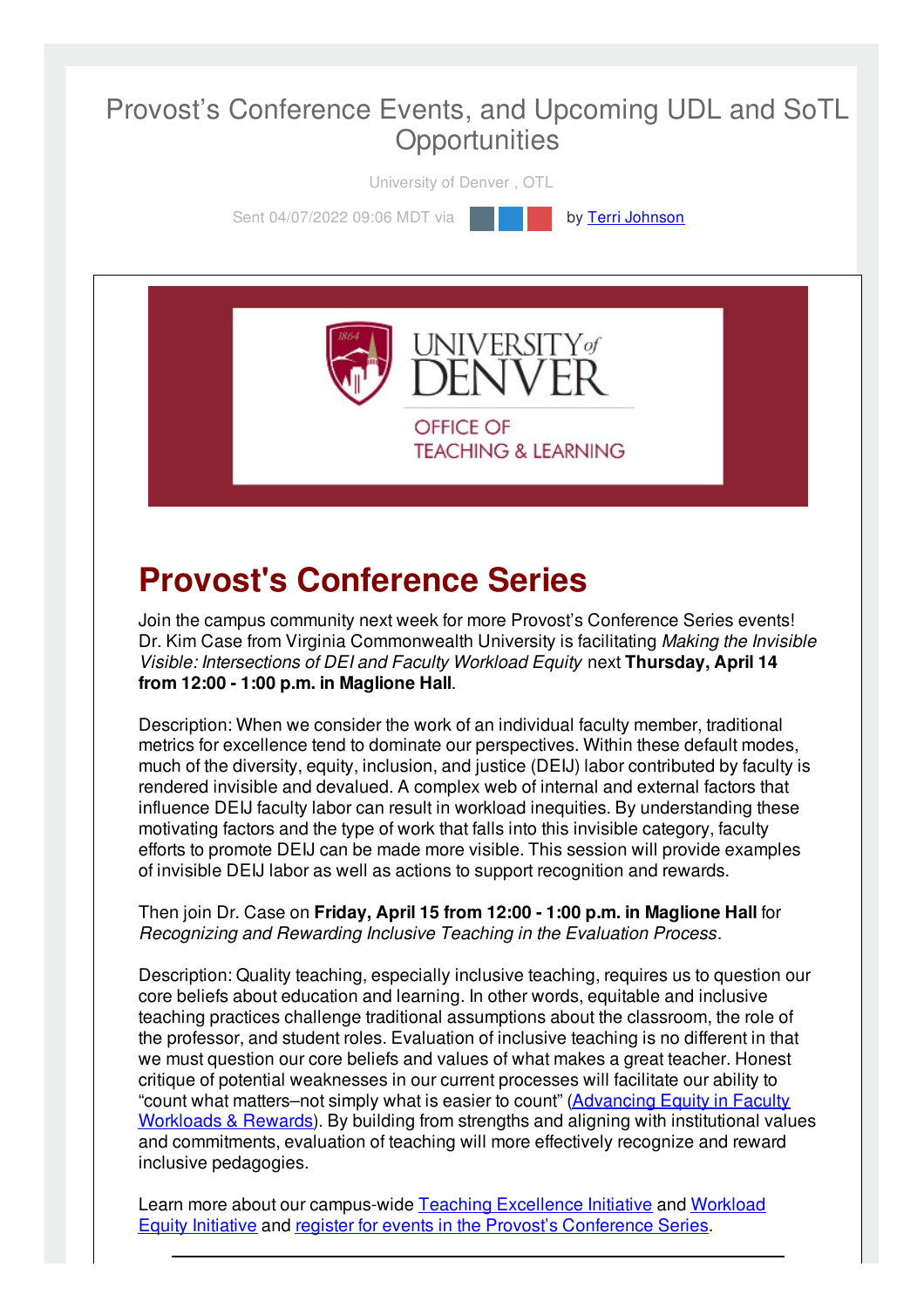### 2022 OTL Teaching Celebration: Call for **Nominations**

The OTL is excited to host an in-person Celebration of Teaching in May! Please take a few minutes to complete the Teaching [Accomplishment](https://udenver.qualtrics.com/jfe/form/SV_5vVYJLMBIy9FppI) survey to nominate yourself and/or a colleague to be recognized during this event. Nominations are due **Friday, April 22**. We look forward to celebrating all of the teaching innovations and successes at DU this year.

## Spring Equity Workshops

The Office of Teaching and Learning (OTL) is partnering with the Division of Diversity Equity & Inclusion (division of DEI) to offer Equity Workshops every other Monday throughout the spring quarter. These highly interactive workshops, led by Dr. Becca Ciancanelli (Director of Inclusive Teaching Practices, OTL) and Dr. Kristin Deal (Director, division of DEI) will allow for participants to talk openly about classroom challenges and achievements while working to support students with various identities and lived experiences. We will develop inclusive practices and policies in the classroom through storytelling and gathering collective knowledge. Coffee and breakfast treats will be available for in-person attendees. Feel free to join online as well!

Preparing for mid quarter [assessments](https://otl-events.du.edu/public/registration/5819) and scaffolding knowledge toward student outcomes

Monday, April 11, 10:00 - 11:00 a.m. Hyflex - join us online or in person at Anderson Academic Commons 345

Visit the OTL Events [Calendar](https://otl-events.du.edu/public/calendar) for information about the rest of the spring term Equity Workshops and to discover other upcoming events!

### Collaborate with Accommodate

Students registered with the [Disability](https://studentaffairs.du.edu/disability-services-program/dsp-faculty-staff) Services Program (DSP) use [Accommodate](https://du-accommodate.symplicity.com/) to communicate with their DU faculty members about their approved accommodations. Faculty are notified through email about notifications in the Accommodate system and can log in to sign off on the letters through the Faculty [Accommodate](https://du-accommodate.symplicity.com/) Portal.

Faculty members will need to *Collaborate with Accommodate* in order to sign off on Letters of Approved Accommodations (LOAAs) and to provide the DSP Testing Center with testing information. Want to learn more about the ins and outs of Accommodate? Join Ellen Hogan, OTL Accessibility Technologist for Learning and Instruction, for a 30 minute informational session about the Accommodate software for the faculty experience. This session will be recorded, so even if you are unable to attend synchronously, the recording will be emailed afterward to all participants who register.

#### Collaborate with [Accommodate](https://otl-events.du.edu/public/registration/5894)

Wednesday, April 13, 1:30 - 2:00 p.m. **Online** 

If you are unable to attend this session, no worries! Stay tuned for more opportunities to join the Collaborate with Accommodate sessions throughout the spring term.